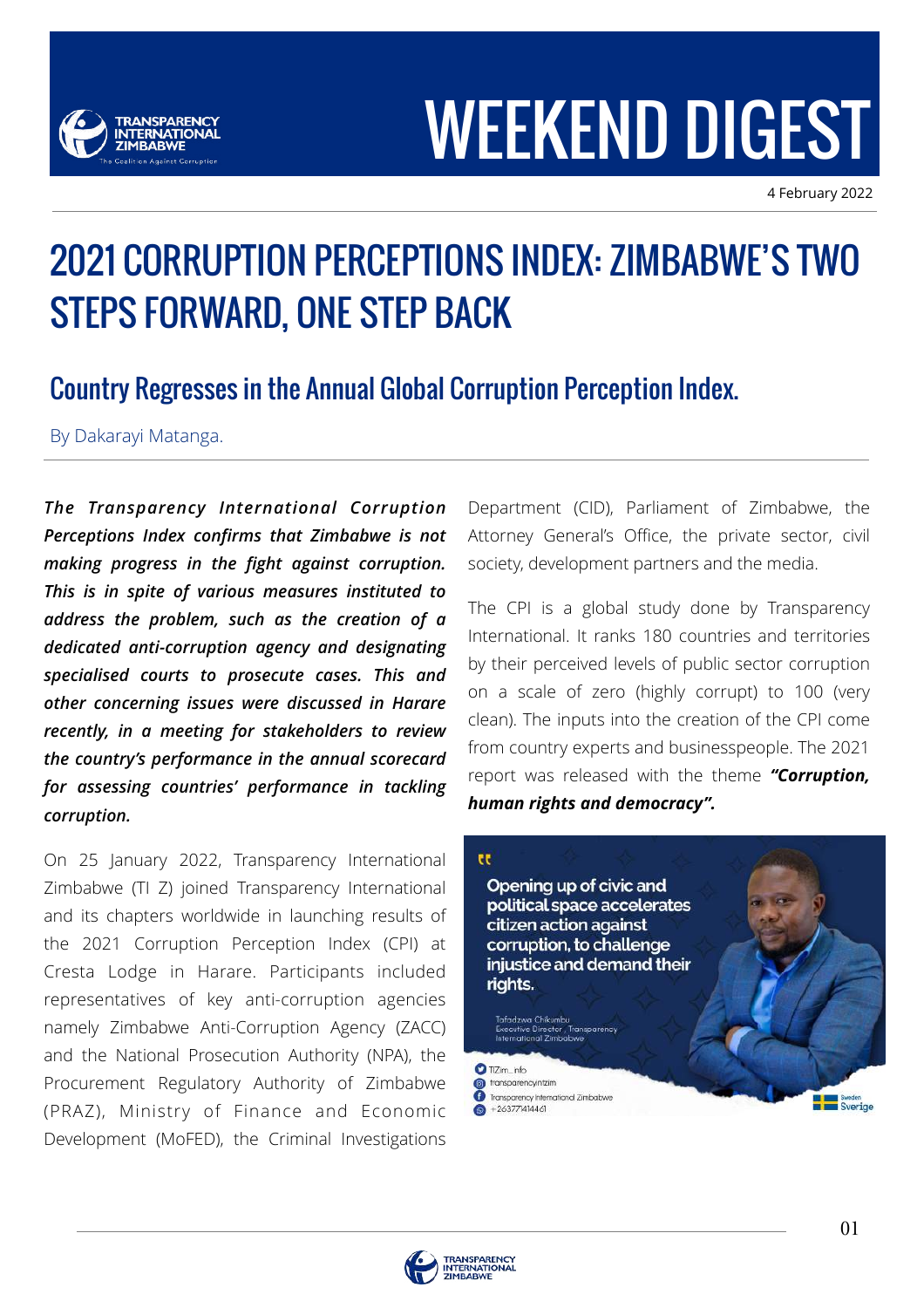#### **TWO STEPS FORWARD, ONE STEP BACK**

TI Z advised the meeting that the 2021 CPI report scored Zimbabwe 23 out of 100, with a ranking of 157 out of 180 countries. This is below the regional average of 33/100. A key feature that stands out is the fact that the country has regressed, whilst the regional average score has improved from 32/100 in 2020. When these results are viewed over time, it means that Zimbabwe has stagnated in its progress towards fighting public sector corruption according to this measure. This is despite a gradual increase



from a score of 20 in 2012 to 24 in 2020.

On the back of these concerning results for Zimbabwe, Transparency International also decried the fact that "154 countries have either declined or made no significant progress in tackling corruption in the last decade, and 27 countries are at historic lows in their score." Any good results posted in Sub Saharan Africa specifically were overshadowed by the fact that the whole region performed poorly, with 44 out of 49 countries scoring below 50 in the CPI.

# **CHANGING THE LENS; A NEW METHODOLOGY TO MEASURE CORRUPTION**

The methodology of the CPI came into sharp focus at the launch. The ZACC Deputy Chairperson, Kuziva Murapa announced that the Commission was at an advanced stage in launching its own corruption perception index. Clarifying that it was not meant to counter Transparency International's methodology, Commissioner Murapa reiterated that ZACC would introduce indicators comparable to the global lobby's, to gather the collective views of citizens across sectors over time. He said that ZACC was at an advanced stage in this process having completed data collection, and collation and that the analysis was underway.

TI Z Executive Director, Tafadzwa Chikumbu emphasised that what matters most in the index is the country's score, rather than the rank which simply enabled comparison between countries. In



*ZACC Deputy Chairperson Kuziva Murapa announced that ZACC was formulating a localised version of the CPI to complement existing measures.*

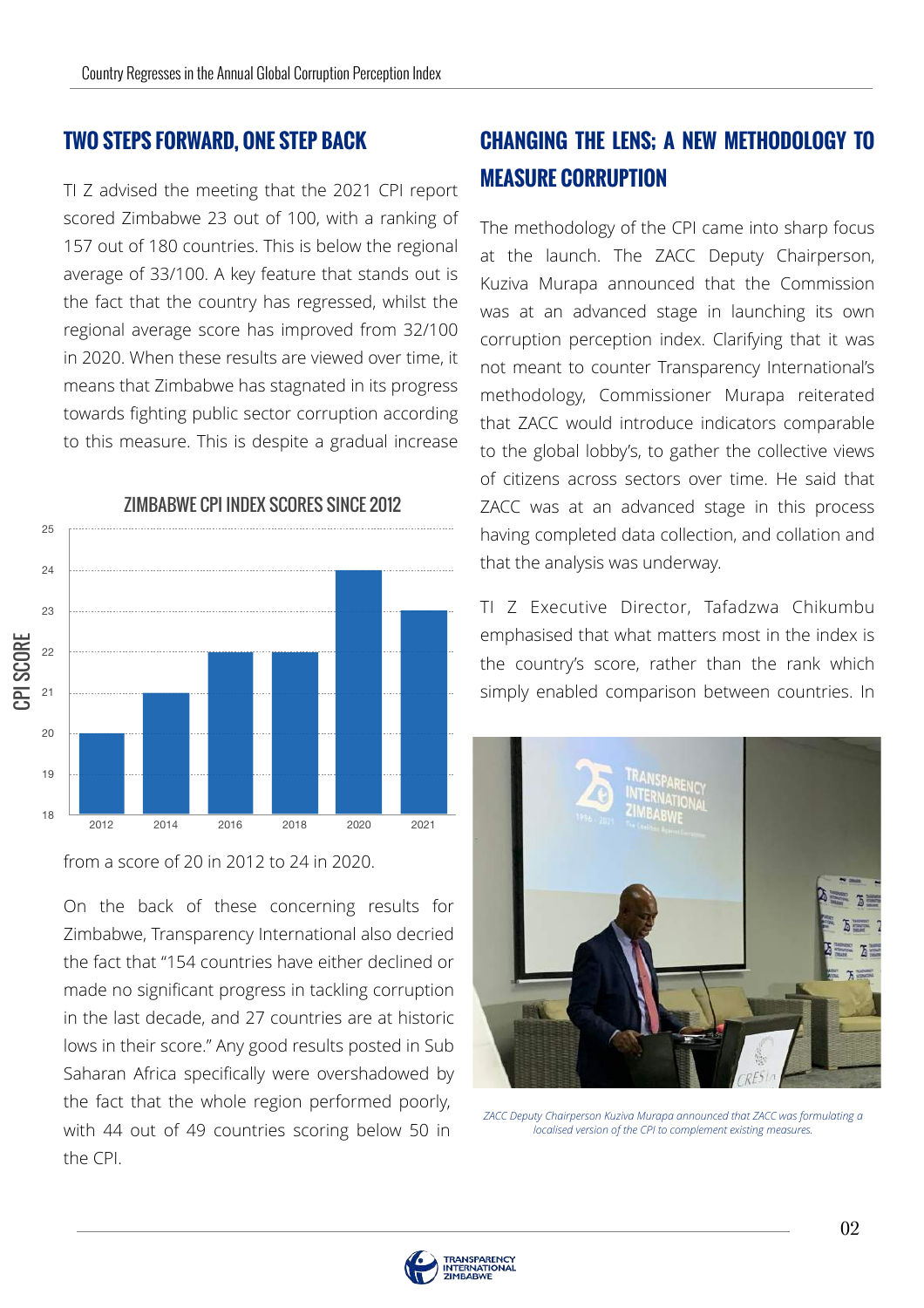Seasoned economist, businessman and former Chairperson of the Zimbabwe Investment Authority (ZIA), Nigel Chanakira called for a collaborative effort in measuring levels of corruption, notwithstanding the need for an additional index. To illustrate, his point, he highlighted that part of Transparency International's source data comes from other institutions like the World Bank, so the global lobby does not 'go it alone' in its research. As a



*(From left) Tafadzwa Chikumbu, Josephine Chiname, Rutendo Mawere and Dr. Nigel Chanakira*

result, there is congruence between the CPI and other indexes by other institutions globally. He also recommended that the proposed CPI be independent to avoid perception of bias. "You cannot mark your own assignment," he said. Having said that however, he encouraged stakeholders to engage in critical thinking by 'questioning' how global indexes are constructed.

#### **COUNTING THE COST OF A LOW CPI SCORE**

Over and above the impacts of corruption on the full enjoyment of human rights as highlighted in the 2021 report's theme, there are other farreaching implications on Zimbabwe when stakeholders view the consistently poor scores from a macroeconomic and investment perspective.

Giving the private sector reaction to the 2021 score, Dr. Chanakira drew important parallels between the CPI and other indexes such as the World Bank's Ease of doing Business Index. He said that information on corruption is vital when multinationals decide on entering the Zimbabwean economy. He said investors consider macro reports and corruption measures to decide whether to invest or not. Zimbabwe therefore does itself a great disservice by performing poorly on the CPI. He added that multilateral development and aid institutions, as well as companies willing to assist the government through corporate social investment (CSI) initiatives tend to 'go it alone' when they think that their resources are not in 'good hands' where implementation is the prerogative of government.

He also revealed that several studies demonstrate a strong positive correlation between levels of corruption as measured by Transparency



*Nigel Chanakira said that Zimbabwe does itself a great disservice due to perceptions of high levels of corruption.*

B freedom of expression, barriers to trade and levels of foreign direct investment (FDI) to name a International and the World Bank, and other measurable factors such as economic growth, few.

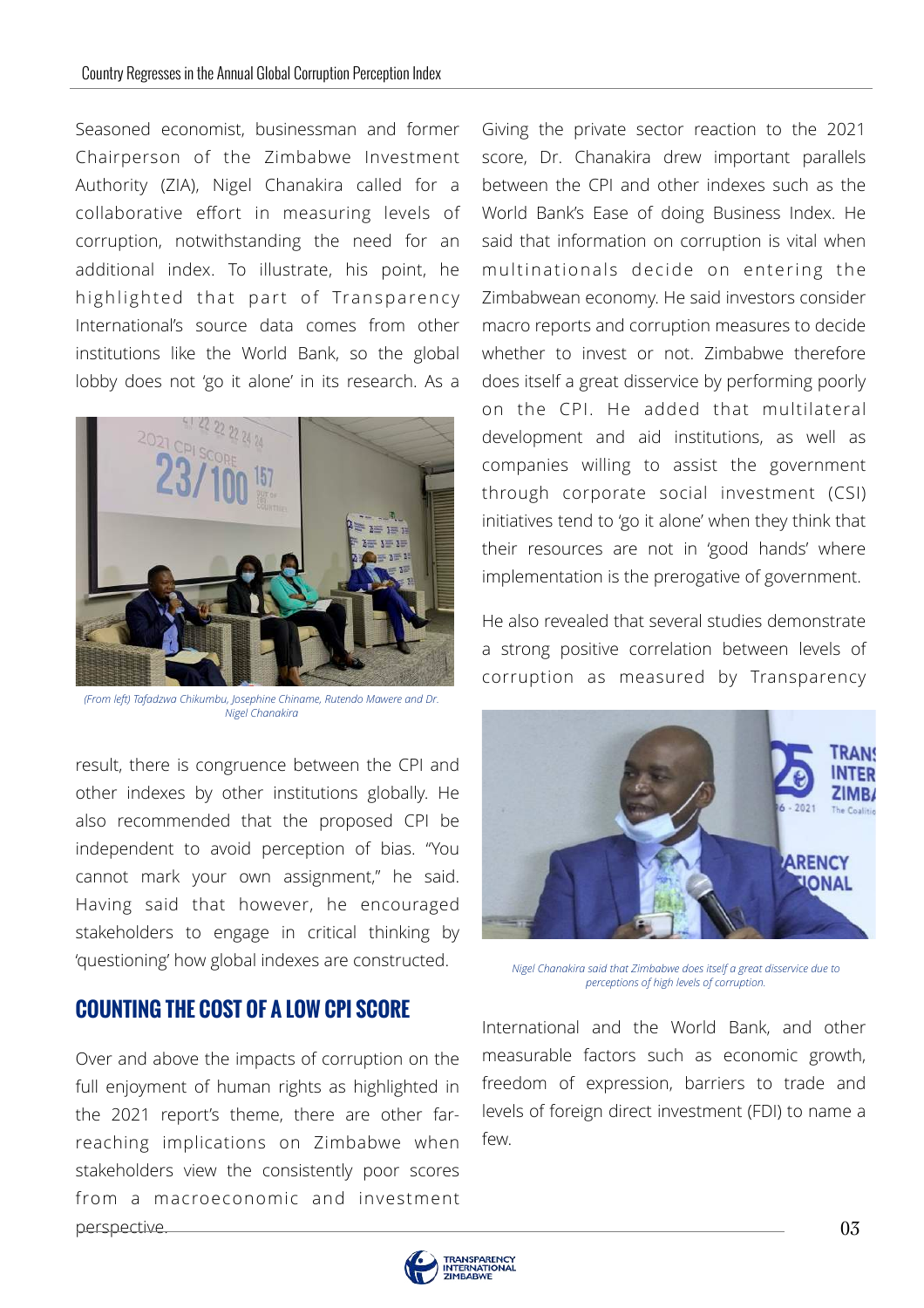# **CONCEPTUALISING CORRUPTION AS A HUMAN RIGHTS ABUSE**

The theme for the 2021 CPI report highlights the fact that corruption levels have stagnated worldwide at a time when human rights and democracy are also under attack.

Reflecting on this, Tafadzwa Chikumbu highlighted how corruption constrains a country's ability to deliver on civil, political, social, and economic rights. The TI Z Board Chairperson Isheanesu Chirisa also weighed in, condemning the crackdown by government authorities on anticorruption activists who would have blown the whistle on high level cases or raised alarm over endemic corruption in the country. She reminded the government to adhere to its own commitments on anti-corruption and human rights provisions as espoused in the constitution, national plans, and strategies; as well as global and regional conventions and protocols which Zimbabwe is a signatory to. To put the issue of shrinking civic and democratic space into perspective, she reminded the meeting that Zimbabwe's human rights situation was currently under the spotlight at the UN Human Rights Council Universal Periodic Review working group meeting in Geneva, Switzerland.

Concerns over the state of democracy in Zimbabwe includes the operating environment for the media in the country. Media practitioner, Rutendo Mawere reminded stakeholders to fight for a free media as part of their campaigns against corruption as the media assists citizens to understand government processes which are normally hidden from public view. A free press was therefore necessary to support the work of anti-corruption institutions. She therefore called for a legislative framework which safeguards the work of journalists and protects them from reprisals for conducting investigative journalism.

Linked to the issue of human rights, the TI Z Chairperson also revealed how corruption levels and the deteriorating human rights situation increased globally during the time of the global Covid 19 pandemic. She described corruption and emergencies as 'evil twins' as they feed off each other. "Covid has made it more difficult to combat corruption than any other time." she said.

## **IN SEARCH OF PRACTICAL SOLUTIONS AND EFFECTIVE IMPLEMENTATION**

B interesting discussion point at the CPI launch. perceived slow progress in prosecuting cases Making the keynote address at the launch, Commissioner Murapa emphasised the need to discuss the report with a view to crafting lasting solutions. Citing clear examples such as the lack of follow up on successive damning Auditor General reports, speakers at the meeting also demanded that practical solutions be found to avoid turning the forum into a talk shop. Such sentiments are hardly surprising on the backdrop of perceived lack of progress in delivering on the mantra 'zero tolerance to corruption.' In relation to that, a topical issue in the public eye is the brought forward by ZACC, and apparent impunity of some actors on the country's social and political landscape. The issue certainly made an

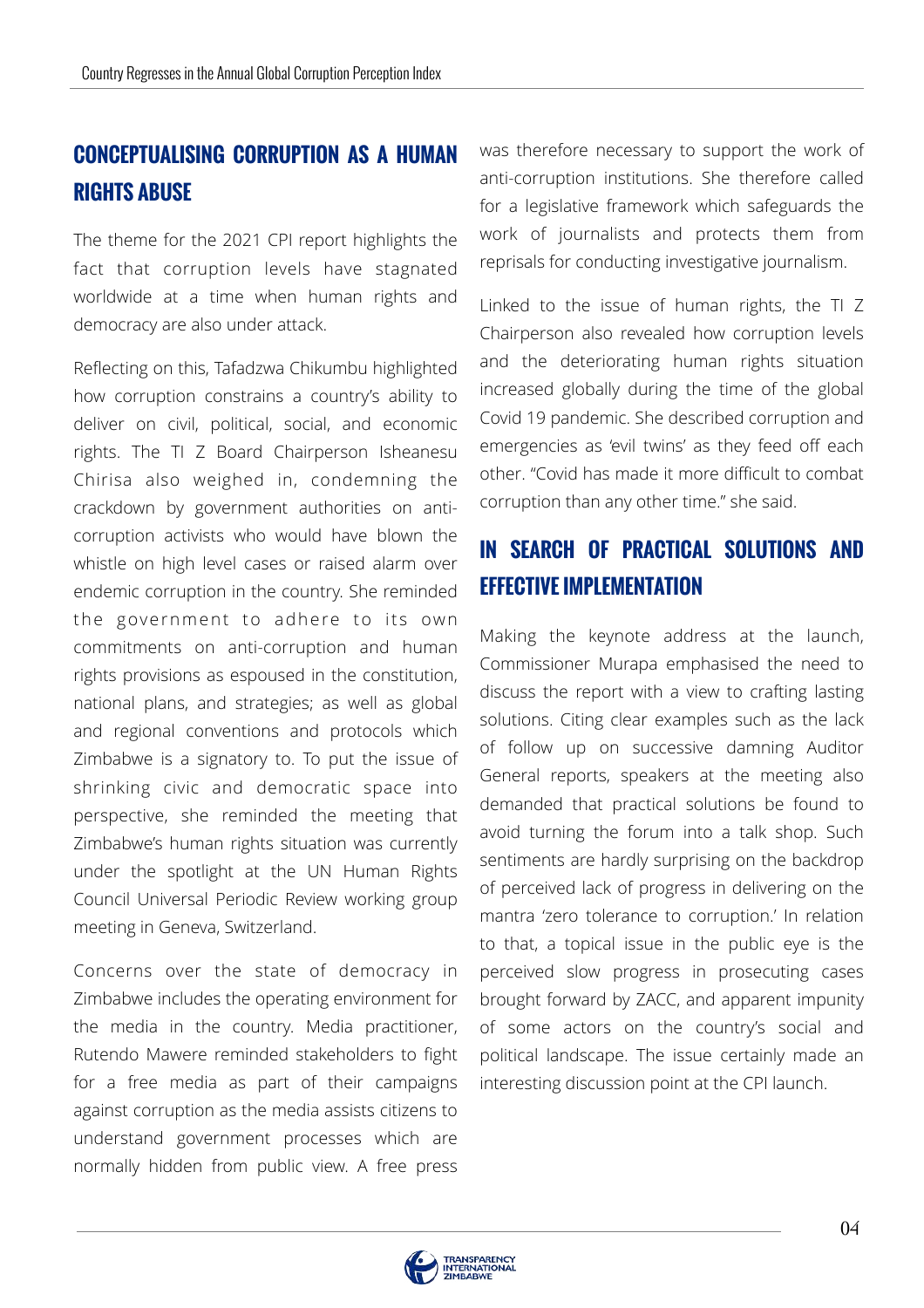The ZACC Deputy Chairperson advised the meeting that stakeholders confused the roles of arrest and prosecution in relation to ZACC's work. He said the Commission's mandate ends at arresting only not prosecution, which means that investigations it completes are handed over to the NPA.



*ZACC Commissioner, John Makamure (standing), highlighted the importance of stakeholder collaboration for implementation of the National Anti-Corruption Strategy*

Contributing on the topic, the Acting National Prosecuting Authority (NPA) Deputy Prosecutor-General Michael Reza said that there is political will to fight corruption. He said that high profile cases have been brought forward by ZACC and the Zimbabwe Republic Police (ZRP), and these have been prosecuted by his department without any interference. He also explained various technicalities involved at the NPA and in collaboration with other agencies, which need to be in place so that cases result in convictions. Making her recommendations on this issue, Josephine Chiname of the Environmental Law Association (ZELA) urged the authorities to share adequate information with the public on the state of play regarding corruption cases to counter the prevailing strong perception of impunity because they are not aware of the intricacies involved. Janet Zhou, Director of the Zimbabwe Coalition on Debt and Development (ZIMCODD) called for a deliberate review process to establish areas of weakness and bottlenecks along the corruption chain.

The need for practical solutions for tackling increasing corruption levels measured by the CPI becomes starker when one considers that the basic frameworks are in place, with coordination or effective implementation seemingly a challenge. "We have a good legal framework but is that good enough?" inquired Isheanesu Chirisa commenting on the issue. Satisfied with existing frameworks was Cliff Gondo, the Director (Capacity Building) for PRAZ. He asserted that public procurement legislation in Zimbabwe is particularly good, such that public procurement agencies from other countries are actually consulting and benchmarking against Zimbabwe. This however did not cancel out the need for reviewing the policies and regulations which was an ongoing process.

systems in Zimbabwe and other countries are Public procurement, in particular, has proved to be fertile ground for public sector corruption since government is the biggest buyer of goods and services in most countries. The procurement of COVID-19 goods and services showed that vulnerable to corruption, as large-scale emergency programmes were launched to deal with the pandemic.

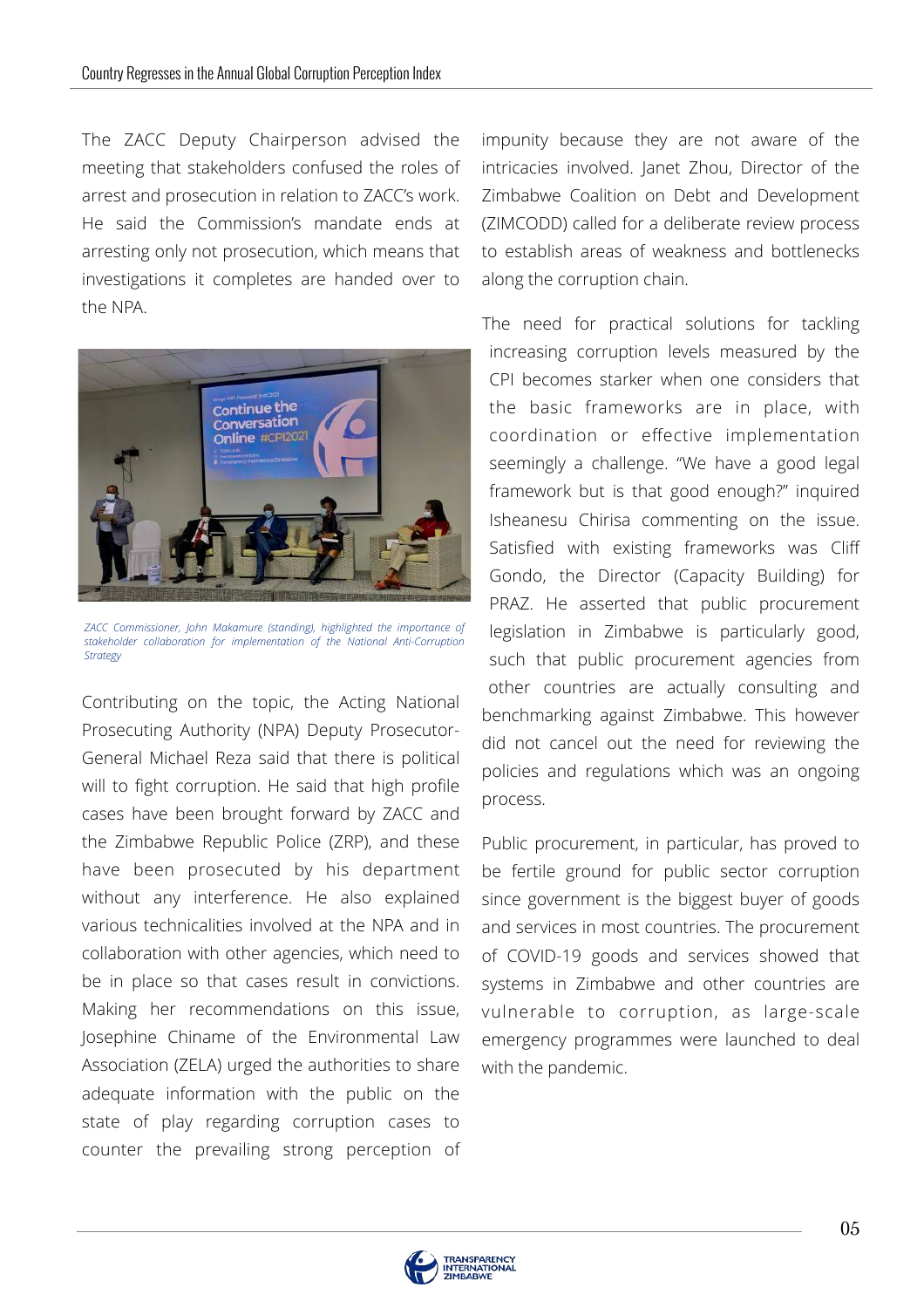# **COLLABORATION IN IMPLEMENTATION OF THE NACS**

The multistakeholder collaboration needed to implement measures for tackling corruption was also discussed. ZACC Commissioner John Makamure spoke on the issue of collaboration between multiple stakeholders for the achievement of milestones in the National Anti-

In authoritarian contexts where control rests with a few, social movements are the last remaining check on power.

**Daniel Eriksson** CEO, Transparency International

**TRANSPARENCY**<br>INTERNATIONAL

Corruption Strategy (NACS).

Whilst appreciating the need for collaboration, civil society is however concerned that the current social and political context is not conducive for citizens to input into this collaborative process. Chikumbu, Chirisa, Chiname and Mawere all highlighted the importance of government opening up civic



space for citizens to effectively contribute to fighting corruption.

B that we can become one of Africa's top Chanakira also highlighted the need for collaboration by the entire society, to collectively achieve goals of accelerated reduction in corruption because it is now in the entire society's 'DNA.' He asserted that government alone cannot be perceived to be corrupt, because the phenomenon involves other players such as the private sector who bribe public officials. "We should all aim to go above a score of 50 in the CPI. We need to enter the realm of the top 100 ranked least corrupt countries so economies," he said.